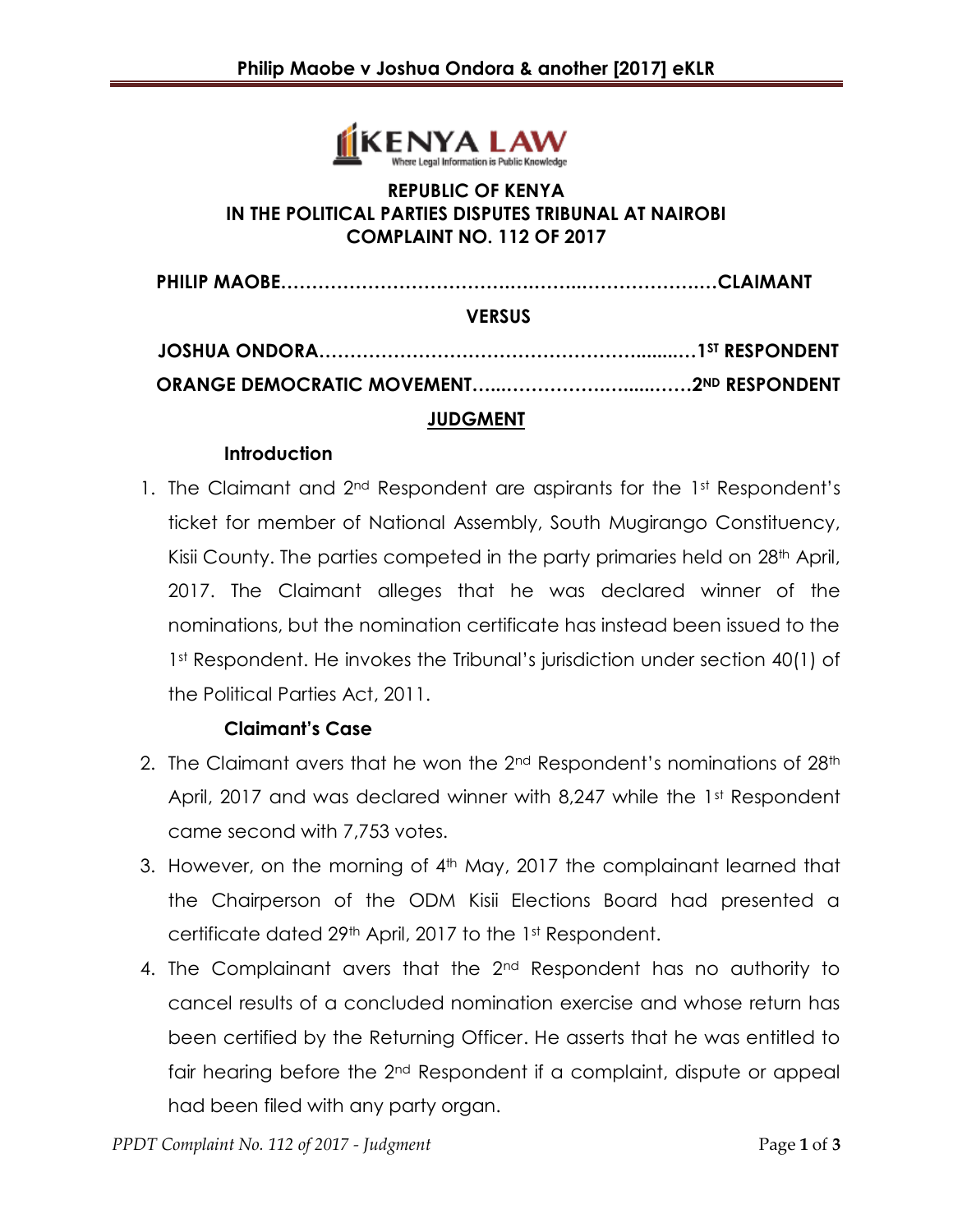- 5. No appeal had been lodged against his win and the issuance of the certificate back dated to 29th April, 2017 was mischievous.
- 6. As a result, the complainant avers that the 2nd Respondents actions were unfair, unlawful, illegal, arbitrary and unconstitutional and infringed the complainant's right to fair hearing.

# **2nd Respondent**

- 7. The 1st Respondent swore a Replying Affidavit dated 16<sup>th</sup> May, 2017. He admitted that the nominations had earlier been scheduled for 2<sup>nd</sup> April, 2017, but were postponed to 28<sup>th</sup> April, 2017 because the complainant's name was missing.
- 8. He depones that he won the rescheduled nominations with 7,753 votes, while the complainant had 5,858 votes. He was issued with a nomination certificate dated 29th April, 2017 and the complainant shook his hands and admitted defeat.
- 9. He further submitted that as the complainant had not lodged his complaint before the party within 48 hours, the complainant lacked locus before this Tribunal.
- 10. The 2<sup>nd</sup> Respondent annexed to a provisional certificate, the declaration of results and a nomination certificate dated 29<sup>th</sup> April, 2017.

## **Analysis**

11. The 2<sup>nd</sup> Respondent asserts that he garnered 7,753 votes. This claim is corroborated by the Claimant. This is also the figure entered into the provisional nomination certificate issued to the 2<sup>nd</sup> Respondent on 28<sup>th</sup> April, 2017 by B O Onyango. Further, the 2<sup>nd</sup> Respondent has annexed the returns from the polling stations showing precisely how the figure of 7,753 votes was arrived at. Those returns also indicate that the complainant got 5,858 votes. On the balance of probabilities, we are satisfied that the 2nd Respondent garnered 7,753 votes.